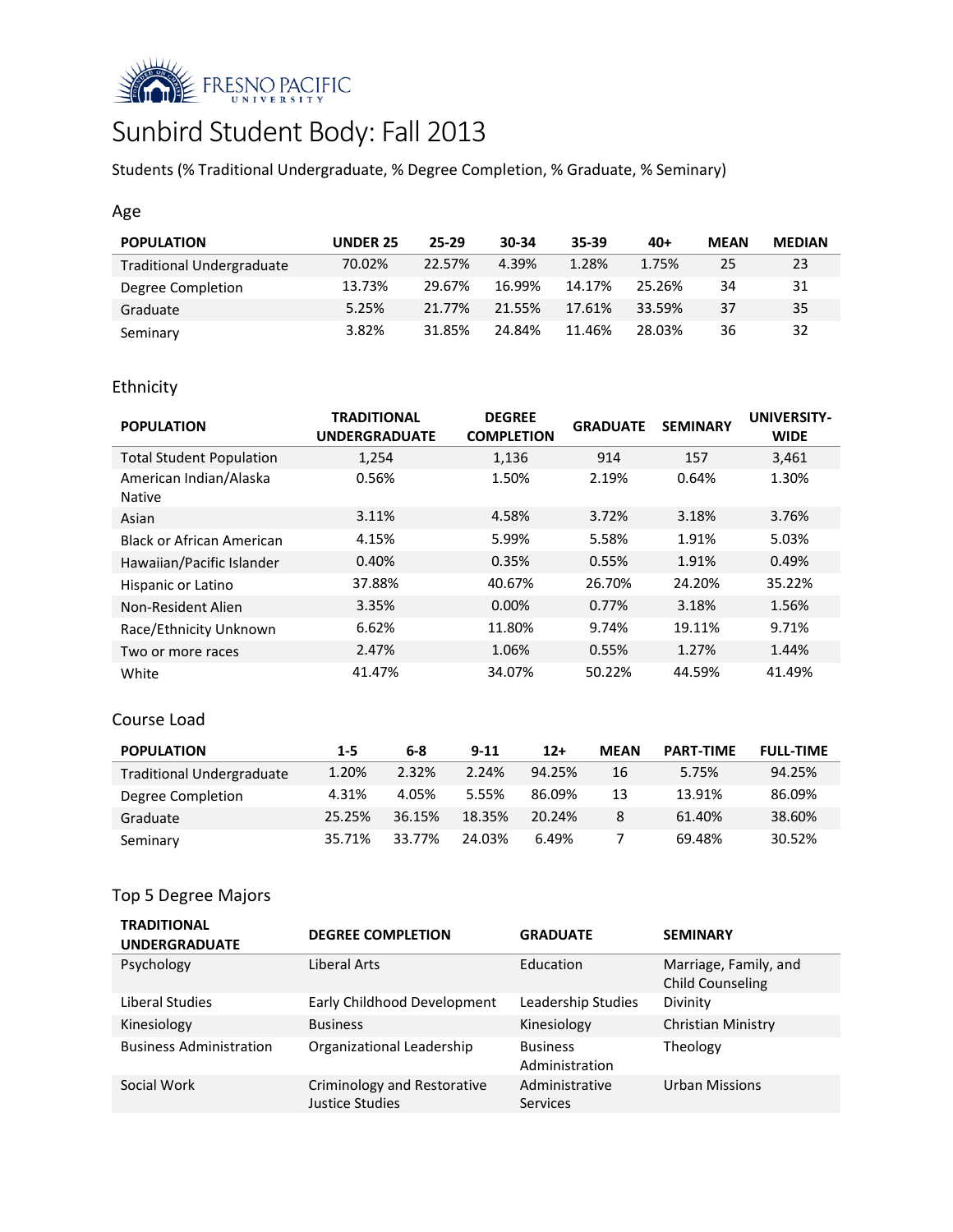

# Students Receiving Financial Aid

| <b>POPULATION</b>                | <b>PERCENTAGE</b> |
|----------------------------------|-------------------|
| <b>Traditional Undergraduate</b> | 96.33%            |
| Degree Completion                | 81.34%            |
| Graduate                         | 64.00%            |
| Seminary                         | 81.53%            |

#### *Pell Grant Recipients*

| <b>POPULATION</b>                | <b>PERCENTAGE</b> |
|----------------------------------|-------------------|
| <b>Traditional Undergraduate</b> | 46.45%            |
| Degree Completion                | 61.57%            |
| Credential                       | 11.49%            |
| Seminary                         | $0.00\%$          |

#### *Cal Grant Recipients*

| <b>POPULATION</b>                | <b>PERCENTAGE</b> |
|----------------------------------|-------------------|
| <b>Traditional Undergraduate</b> | 37.95%            |
| Degree Completion                | 17.19%            |
| Credential                       | 3.50%             |
| Seminary                         | $0.00\%$          |

## Gender

| <b>POPULATION</b>               | <b>PERCENTAGE</b> |
|---------------------------------|-------------------|
| Traditional Undergraduate Women | 64.35%            |
| Degree Completion Women         | 73.50%            |
| Graduate Women                  | 74.40%            |
| Seminary Women                  | 57.96%            |
| Total Women                     | 69.72%            |

## Location\*

| <b>POPULATION</b>   | <b>NUMBER</b> |
|---------------------|---------------|
| Main Campus         | 1915          |
| Online              | 921           |
| Visalia             | 648           |
| North Fresno Center | 588           |
| Bakersfield         | 273           |
| Merced              | 120           |
| Lemoore             | 41            |

*\* Total students by program location, unduplicated count of students*